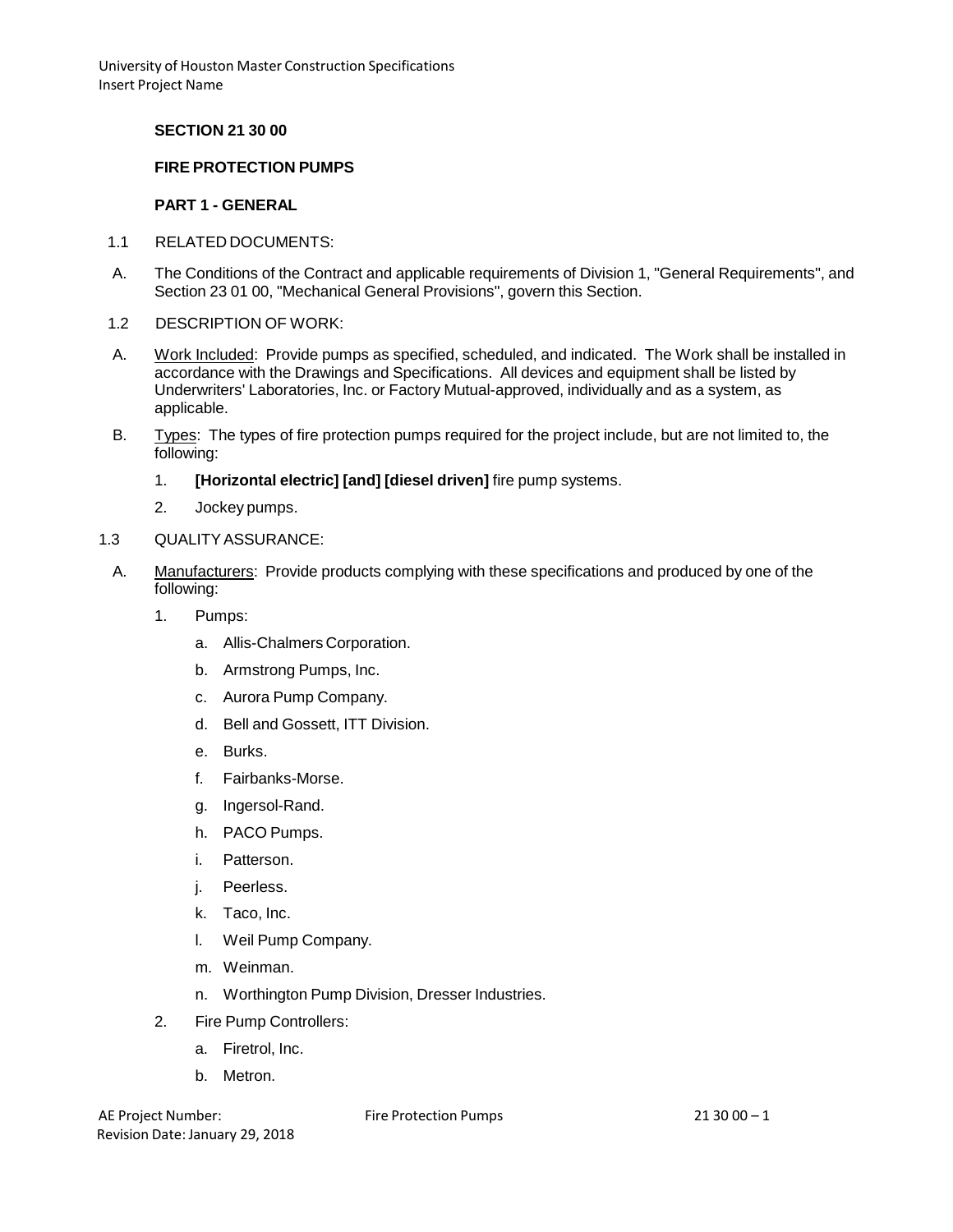- c. Sylvania/Clark.
- B. Electrical Standards: Provide electric motors and products which have been listed and labeled by Underwriters' Laboratories, Inc. (UL) and comply with National Electrical Manufacturers' Association (NEMA) standards.
- C. Certification, Pump Performance: Provide pumps whose performance, under specified conditions, is certified by the manufacturer.
- 1.4 SUBMITTALS:
	- A. Shop drawing submittals shall include, but not be limited to, the following:
		- 1. Fire and jockey pump cut sheets with all pump capacities, UL/FM approval, pump characteristics, features and accessories clearly indicated.
		- 2. Pump curves with selection point clearly indicated.
		- 3. Motor data as required in Section 23 04 00, "Motors and Controllers".
		- 4. Fire Pump Controller**[/Automatic Transfer Switch]** and remote annunciator cut sheets with features and options clearly indicated, wiring diagrams, nameplate text and a written system operational sequence.
		- 5. Jockey pump controller cutsheets with features and options clearly indicated.
		- 6. Additional information as required in Section 23 01 00.
- 1.5 PRODUCT DELIVERY, STORAGE AND HANDLING:
	- A. Deliver pumps, controllers, **[automatic transfer switch,]** and accessories in factory-fabricated waterresistant wrapping.
	- B. Handle pumps, controllers, **[automatic transfer switch,]** and accessories carefully to avoid damage to material component, enclosure, and finish.
	- C. Store pumps, controllers, **[automatic transfer switch,]** and accessories in a clean, dry space and protect from the weather.

# **PART 2 - PRODUCTS**

- 2.1 HORIZONTAL ELECTRIC FIRE PUMP SYSTEM
	- A. General: Provide a complete and operational horizontal electric fire pump system with fire pump controller**[/automatic transfer switch]** as specified herein and as scheduled and as shown on the Drawings. All equipment furnished and the complete installation shall be in accordance with NFPA 20. Pump and controller**[/automatic transfer switch]** shall bear the UL label.
	- B. Fire Pump:
		- 1. The electric driven fire pump shall be a double suction horizontal split case, centrifugal type, UL-Listed, FM-approved and in compliance with all requirements of NFPA 20. The pump shall be of bronze-fitted construction with Class 30 cast iron casing, bronze impeller, renewable bronze sleeves and bronze wear rings, packed stuffing boxes and grease lubricated ball bearings. Pump shaft shall be high strength steel. Pump shaft deflection shall not exceed 0.002" at the stuffing boxes when operating at 25% of the best operating point. Pump suction and discharge flanges shall be ANSI 250# flanges suitable for working pressures up to 250 psi. The fire pump shall be factory mounted on a fabricated steel drip-lip base and connected through a flexible coupling to an open drip-proof motor. Motor shall have a 1.15 service factor shall be sized so as to not exceed the permissible loading limits of NFPA 20 at any point on the pump performance curve. Locked rotor current shall not exceed the values specified in NFPA 20. Each motor shall be of such capacity that at rated voltage under any pump operating condition,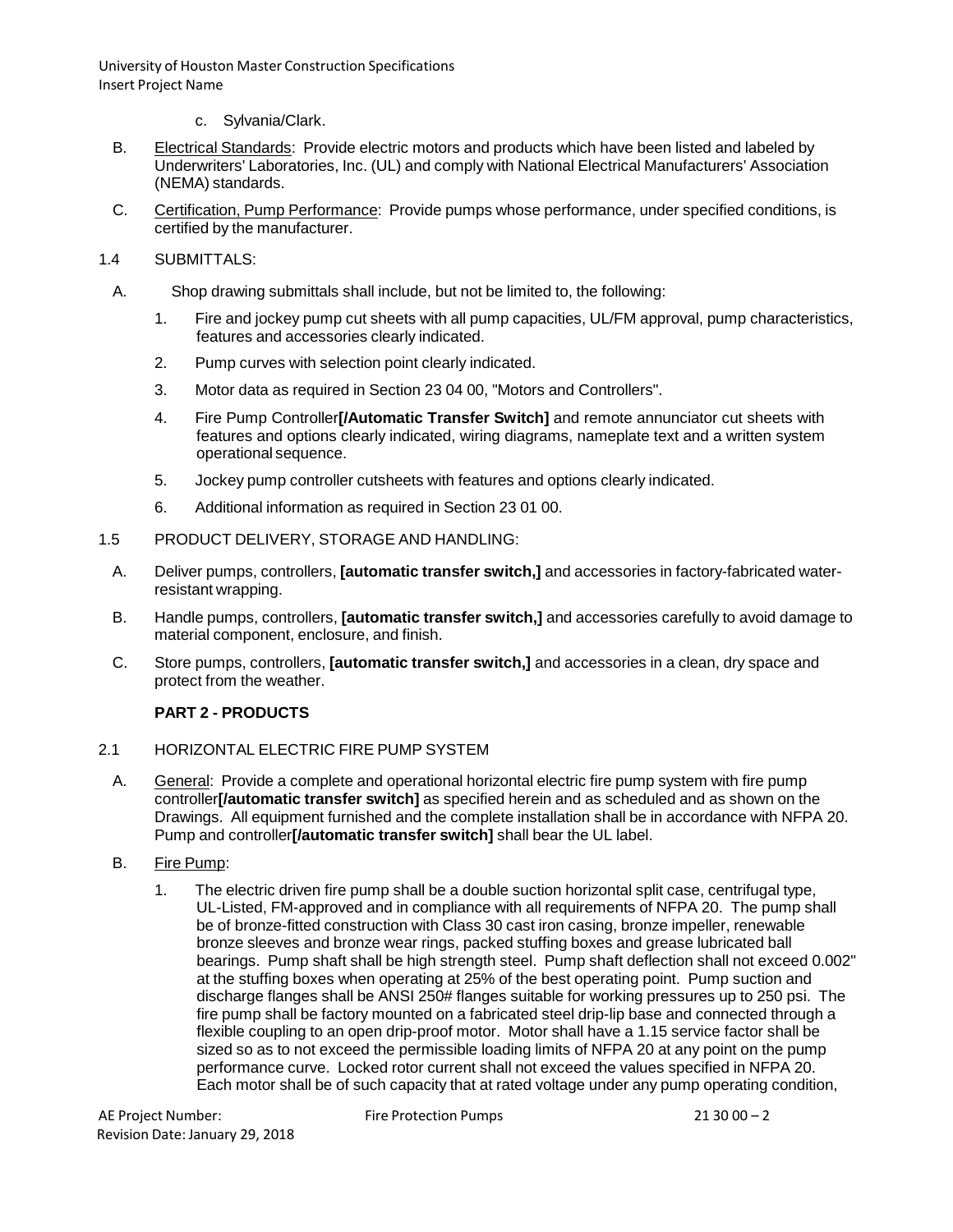the full load ampere rating shall not be exceeded except as permitted by the service factor stamped on the motor nameplate. Motors shall be compatible with the specified motor controller. Motor electrical characteristics and capacity shall be as scheduled and shown on the Drawings. Refer to Section 23 04 00 for additional motor requirements.

- 2. The fire pump shall have capacities as scheduled on the drawings and shall have a maximum shutoff head not to exceed 120% of design and shall be capable of pumping a minimum of 150% of rated capacity at 65% of rated pressure. **[Pump shall deliver the scheduled capacity at a suction condition of zero psi.]**
- 3. Pump shall be hydrostatically tested at 1.5 times the maximum working pressure but in no case less than 250 psig.

# C. Accessories:

- 1. Provide pump accessories per NFPA 20, including, but not limited to:
	- a. 1/2" automatic air release.
	- b. 3/4" minimum casing overheat relief.
	- c. Casing relief solenoid valve.
	- d. 3-1/2" dial compound suction pressure gauge.
	- e. 3-1/2" dial discharge pressure gauge.
	- f. Eccentric tapered suction reducer.
	- g. Concentric tapered discharge increaser.
	- h. Base-mounted coupling guard.
	- i. Splash shield.

# **[VERIFY INSURANCE REQUIREMENT]**

- **j. [Test header with 2-1/2" valves with caps and chains; test header valve quantity shall be per NFPA 20]. [Pump test flow measuring device in a bypass routed back to the house tank.]**
- 2. Fire pump accessories shall be approved for domestic water use.
- D. Factory Testing: The fire pump shall be factory tested and certified in accordance with NFPA 20. Certified performance test results and curves shall be delivered to the Engineer for review prior to final fire pump acceptance.
- E. Field Service: The pump supplier shall provide pump checkout, start-up, testing and adjusting of system components and shall perform field certification testing on the installed fire pump. The pump supplier shall also train the Owner's Engineer in the proper operation and maintenance of the fire pump system. Refer to Section 23 05 93, "Operational Test-Adjust-Balance".
- F. Fire Pump Controller:

# **[COORDINATE WITH DIVISION 26]**

1. The fire pump controller shall be UL/FM approved for automatic and manual start **[and UL Labeled for service entrance].** Controller shall have a NEMA 2 **[or 3R]** enclosure**, [22,000] [30,000] [42,000] [65,000] [100,000] [150,000]** AIC circuit breaker, disconnect**, [across-theline] [wye-delta closed transition]** starter, **[automatic transfer switch,]** pressure control, minimum run timer, pilot light, start-stop push buttons, manual operator, alarm relays, **[sequence start timer,]** phase reversal monitor, alarm bell and lights, fused power control transformer, and remote annunciator all as required by and in accordance with NFPA 20.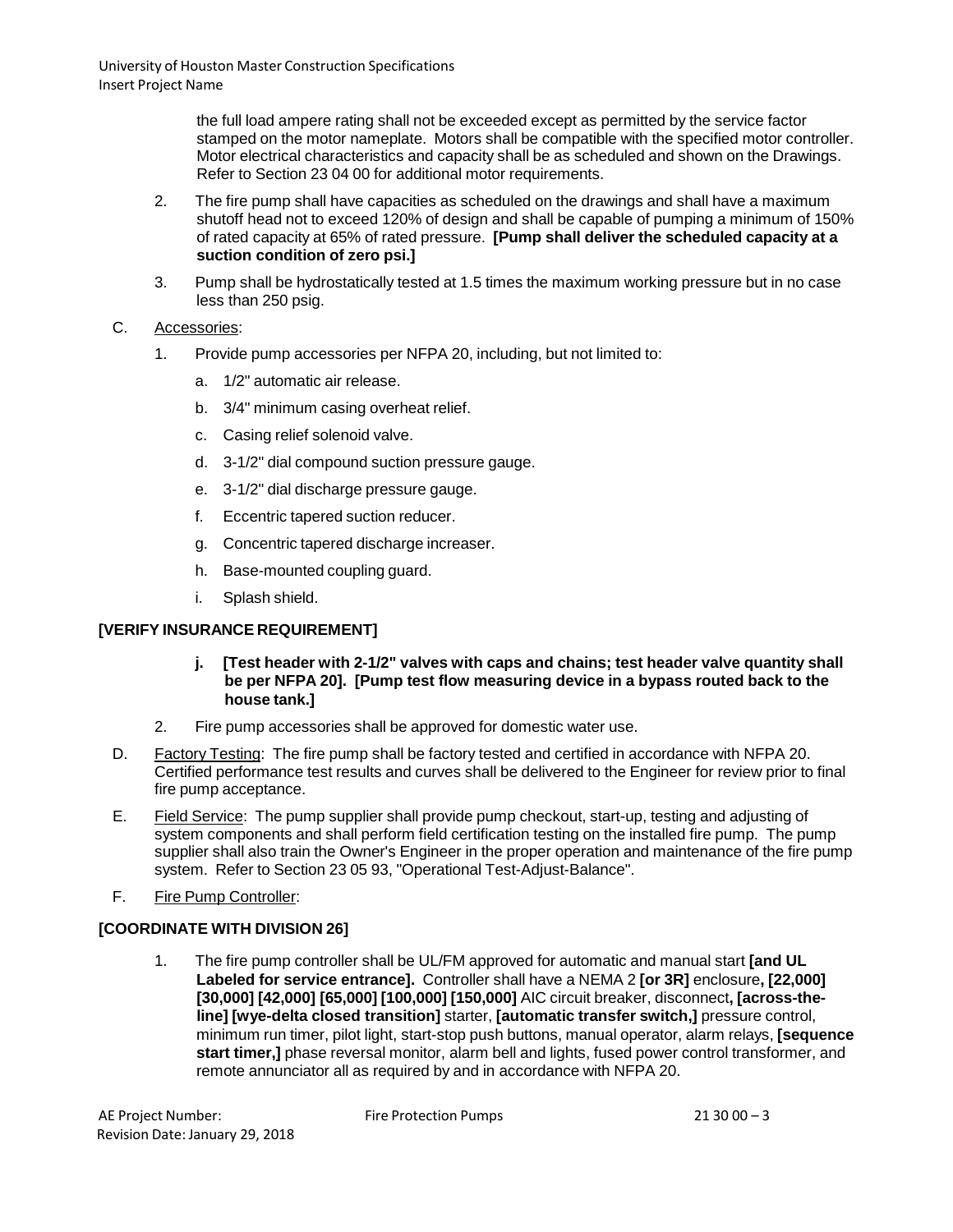- 2. The fire pump controller shall be factory assembled, wired and tested [with an Automatic Transfer Switch (ATS) listed by Underwriters' Laboratories, Inc. for transfer switch and fire pump controller service,] and shall conform with NFPA 20 and NFPA 70 and be in accordance with [UL 1008 and] UL 508. Ammeter test links and voltmeter test studs shall be provided in the enclosure and a two-position pushbutton marked "START-STOP" and an emergency start handle shall be provided on the enclosure.
- 3. The **[ATS shall be mounted in a separate enclosure factory assembled to the]** fire pump controller**[. The two common] enclosure[s]** shall be provided with legs for floor mounting.
- 4. **[The ATS shall include a motor rated disconnect/isolating switch capable of interrupting the motor locked rotor current. The disconnect/isolating switch shall be mechanically interlocked so that the enclosure door cannot be opened with the handle in the "ON" position except via a hidden defeater. The disconnect/isolating switch shall be padlockable in the open or closed position.]** The **[ATS and]** Fire Pump Controller doors shall have locking handles and three point cam and roller type hardware.
- 5. **[Refer to Section 26 36 23 "Automatic Transfer Switches", for general requirements, controls, annunciators and accessories for Transfer Switches. Generator control wiring from ATS shall be provided by Division 26.]**
- 6. **[The ATS shall have "Transfer Switch Normal", "Transfer Switch Emergency" and "Emergency Isolating Switch Off" pilot lights, "Test" and "Transfer Bypass" switches, audible alarm and "Silence Alarm" pushbutton mounted in the flange of the enclosure.]**

### **[INCLUDE ONLY IF DUAL FIRE PUMPS ARE PROVIDED]**

- 7. **[The fire pump controller shall be equipped with a sequential start timer. Upon a signal from the pressure controls, dry contacts shall close to start the emergency power system and the sequential start timer. After the timer delay has elapsed (field adjustable and set at 60 seconds), and the pump operating interlock from the diesel fire pump indicate that the diesel fire pump has failed to start or failed then the electric fire pump shall start. If the diesel fire pump starts, then the electric fire pump shall not be started. The generator start contact shall be a manual reset contact.]**
- 8. Pressure control shall be provided to sense scheduled psig at pump discharge for starting pump and to maintain system pressure of 65 psig at the point in the system with the greatest head loss at design pump flow.
- 9. Operation of the fire pump shall be automatic from the pressure controls with **[manual] [automatic minimum runtimer activated]** shutoff plus provisions for manually starting and stopping the pump from the controller. **[Minimum run times shall be set to operate motor when started automatically for a minimum running period of one minute for each 10 hp motor rating, but not to exceed 7 minutes.]**
- 10. The fire pump controller shall have indicator lights for "Main Power Supply On", "Fire Pump Running", "Loss of Main Power", "Phase Reversal" and "Low Discharge Pressure" with an audible alarm with silence pushbutton. The "Loss of Main Power" alarm shall be powered from a separate emergency power branch circuit.
- 11. A remote annunciator panel shall be furnished and installed by this Division in the Fire Command Center and shall be wired to the fire pump controller by Division 26. The remote annunciator shall be flush mounted and shall have a audible alarm with silence pushbutton and indicator lights for "Fire Pump Running", "Loss of Main Power", "Phase Reversal", **["Emergency Isolation Switch Off"]** and "Low Discharge Pressure". **[The remote alarms shall also have alarm output contacts for monitoring of fire pump trouble and run alarms by the Fire Alarm System specified under Division 28] [and the Building Control and Automation System specified [in Section 23 06 00, "Building Controls",] [under Division 23].**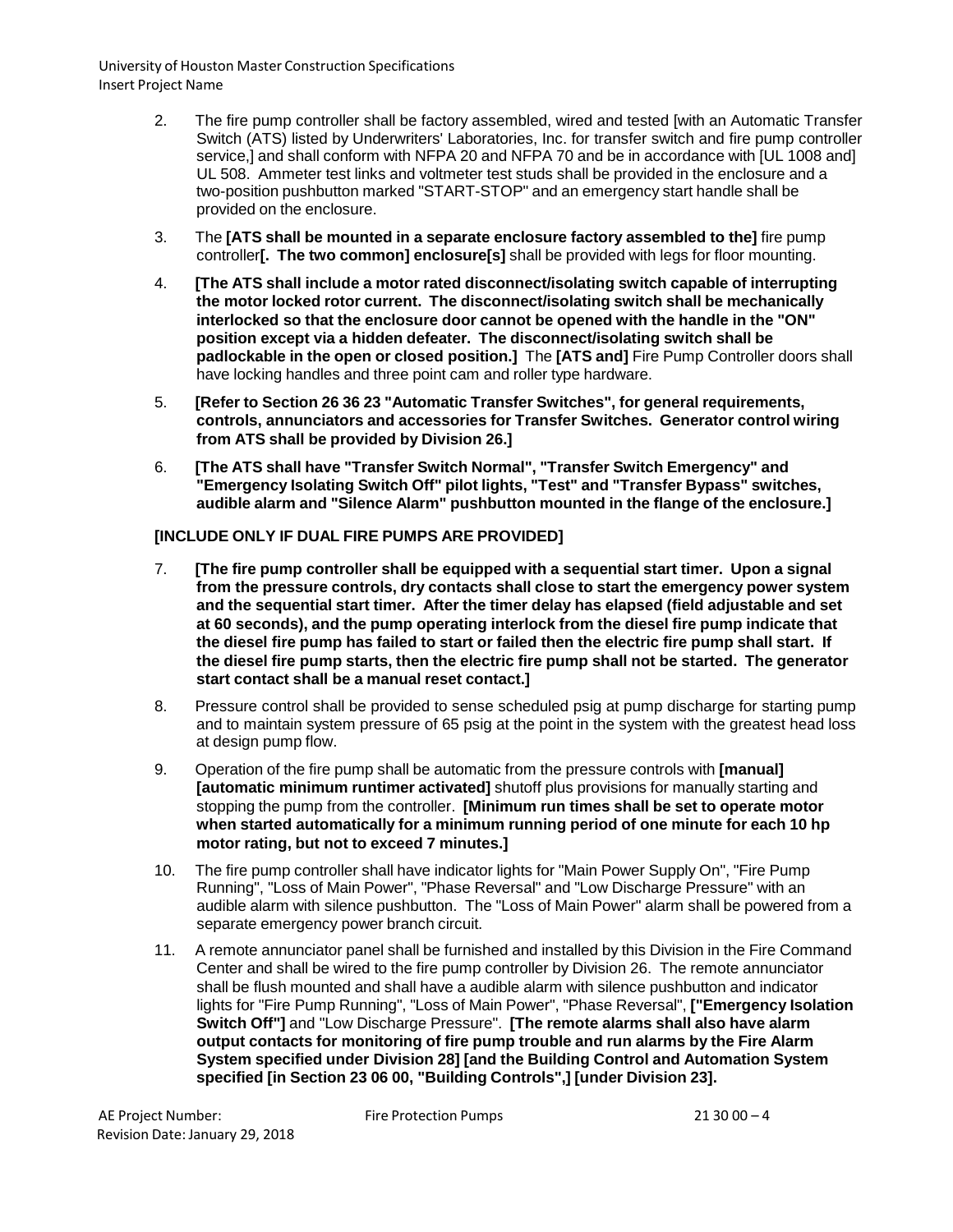> 12. All fire pump controller**[, ATS]** and remote annunciator control switches and indicators shall have engraved identifying nameplates.

### **[COORDINATE WITH DIVISION 16]**

- 13. **[The fire pump controller/ATS shall also have the following control functions in addition to those specified in Section 26 36 23:]**
	- a. **[Provide an interlock between the fire pump controller and ATS that will when the fire pump is running, inhibit the automatic transfer switch from "TRANSFERRING-TO-NORMAL" power source as long as the fire pump is operating on the "EMERGENCY" source. Interlock control wiring from the Fire Pump Controller to the Fire Pump Automatic Transfer Switch shall be factory-installed.]**
	- b. **[Provide a timed contact (adjustable 0 - 30 seconds) that will inhibit all elevators operating on the "EMERGENCY" power source until after the pump has started. Interlock control wiring from the Fire Pump Controller to each elevator controller to be provided and installed by Division 26.]**

#### 2.2 DIESEL DRIVEN FIRE PUMPS:

- A. General: Provide a complete and operational horizontal diesel driven fire pump system with fire pump controller, as specified herein and as scheduled and as shown on the Drawings. All equipment furnished and the complete installation shall be in accordance with NFPA 20. Pump and controller shall bear the UL label
- B. Fire Pump:
	- 1. The diesel driven fire pump shall be a double suction, horizontal split case, centrifugal type UL-listed, FM-approved and in compliance with all requirements of NFPA 20. The pump shall be bronze-fitted construction with Class 30 cast iron casing, bronze impeller, renewable bronze sleeves and bronze wear rings, packed stuffing boxes and grease lubricated ball-bearings.
	- 2. Pump shaft shall be high strength steel. Pump shaft defection shall not exceed 0.002" at the stuffing boxes when operating at 25% of the best operating point. Pump suction and discharge flanges shall be ANSI 250# flanges suitable for working pressures up to 250 psi. The fire pump shall be factory-mounted on a fabricated steel skid/drip lip base and connected through a flexible coupling to a diesel engine driver.
	- 3. The fire pump shall have capacities as scheduled on the drawings and shall have a maximum shutoff head not to exceed 120% of design and shall be capable of pumping a minimum of 150% of rated capacity at 65% of rated pressure. **[Pump shall deliver the scheduled capacity at a suction pressure of zero psi].**

### C. Diesel Driver:

- 1. The Diesel Engine Pump Driver shall be UL and FM-listed for fire pump service and rated for the elevation above sea level that it is installed. The engine shall be arranged for dual battery automatic starting and be complete with engine driven generator, voltage regulator and battery charger with "run" disconnect relay.
- 2. The engine cooling system shall consist of a factory-installed heat exchanger and circulating pump factory-piped for connection to the fire water supply and controlled by a solenoid valve.
- 3. Cooling water piping shall also include a pressure reducing valve with isolating hand valves, strainers valved bypass and pressure gauge. A **[480 volt, 3-phase,]** water jacket heater with thermostatic control shall be provided.
- 4. The engine instrument panel shall include ammeter, oil pressure gauge, water temperature gauge, engine speed indicator and total hour meter. Engine batteries shall consist of a dual bank

Fire Protection Pumps 21 30 00 – 5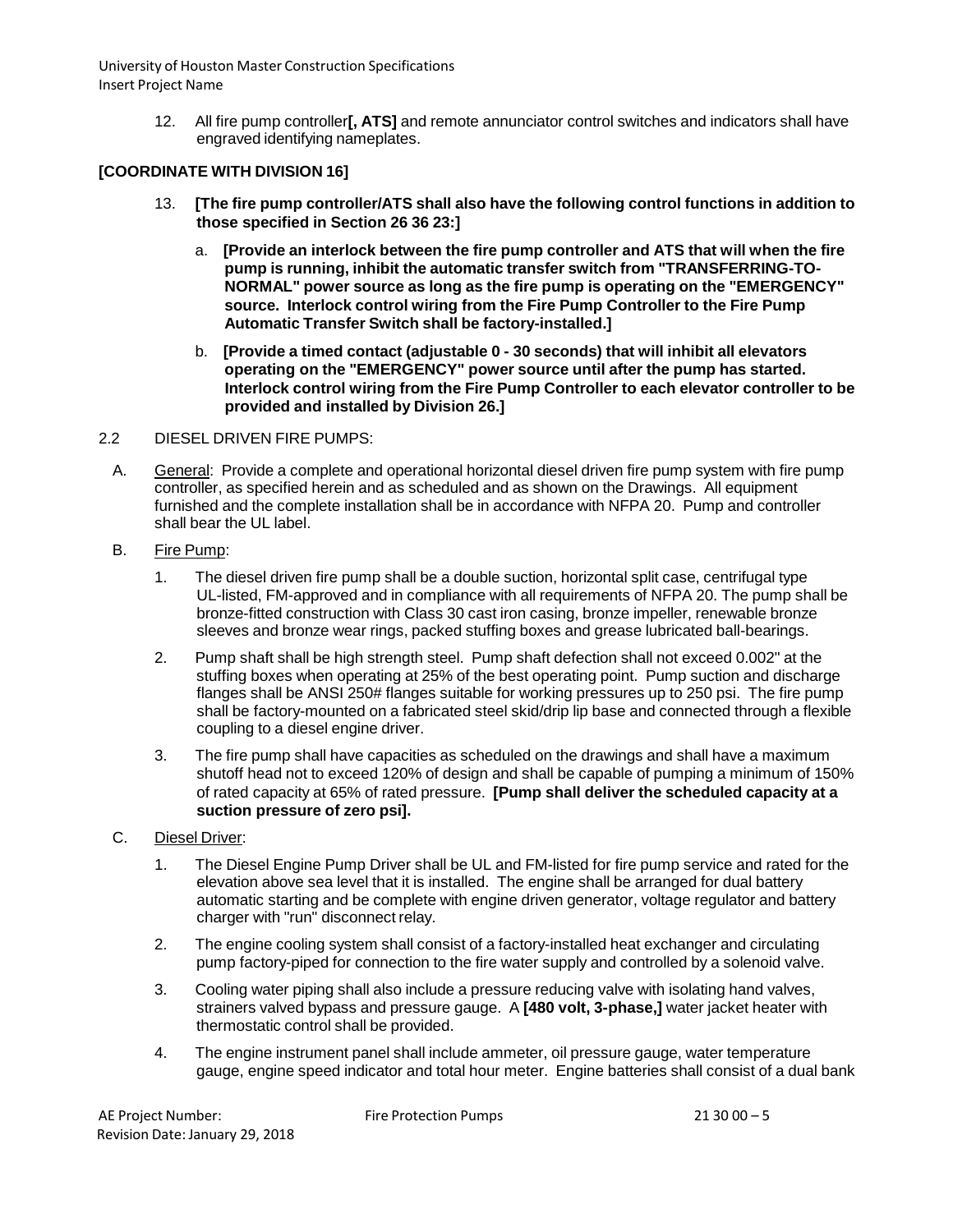> of heavy duty industrial batteries for 12 or 24 volt service and shall be complete with storage racks, cables and battery charger.

- 5. The diesel engine shall be furnished with a critical grade side or end inlet silencer (as shown on the Mechanical Drawings), a stainless steel flexible exhaust connector and a ventilated **[roof] [wall]** thimble.
- 6. Fuel system accessories in addition to the engine mounted components shall include a fuel strainer, check valve, stop cock, flexible connectors, fuel tank sized in accordance with NFPA 20, state and local codes, fill cap, fill and vent pipes, direct reading level gauge and low fuel level float switch.
- D. Accessories:
	- 1. Provide pump accessories per NFPA 20, including, but not be limited to:
		- a. Eccentric suction reducer.
		- b. Concentric suction reducer.
		- c. Main relief valve with closed-cone and discharge piped as shown on the drawings.
		- d. Overflow cone.
		- e. Discharge tee with relief valve elbow.
		- f. Test header with 2-1/2" valves; valve quantity shall be per NFPA 20.
		- g. 3-1/2" dial compound suction gauge.
		- h. 3-1/2" dial discharge pressure gauge.
		- i. 1/2" automatic air release valve.
		- j. 3/4" minimum thermostatic relief valve with solenoid valve.
	- 2. Fire pump accessories shall be approved for domestic water use.
- E. Factory Testing: The fire pump shall be factory tested and certified in accordance with NFPA 20. Certified performance test results and curves shall be delivered to the Architect/Engineer for review prior to final fire pump acceptance.
- F. Field Service: The pump supplier shall provide pump checkout, start-up, testing and adjusting of system components and shall perform field certification testing on the installed fire pump. The pump supplier shall also train the Owner's Engineer in the proper operation and maintenance of the fire pump system.
- G. Fire Pump Controller:
	- 1. The fire pump controller shall be UL/FM-approved for automatic and manual start. Controller shall have a disconnect switch, control relays, pressure control, minimum run timer, pilot light, TEST-AUTO-OFF-MANUAL selector switch, manual start pushbuttons for each battery stop pushbutton, alarm relays, and other specified or required accessories as required by and in accordance with NFPA 20. Controller shall be installed in a NEMA 3R locking enclosure with suitable legs for floor mounting.
	- 2. The fire pump controller be provided with a timer for automatic weekly testing, a solid state crank control and battery alternating circuit, an automatic battery failure lockout, status lights for power available from Battery 1 and Battery 2 and control switch in AUTO position, local alarm signal and lights for overcrank, low oil pressure, high water temperature, overspeed, loss of battery charger output and low fuel level, alarm output contacts for remote annunciation and automatic stop.
	- 3. Remote annunciator panels shall be furnished and installed by this Division in the Fire Command Center and Engineers Office and shall be wired to the fire pump controller by Division 26. The remote annunciators shall be flush mounted and shall have an audible alarm with silence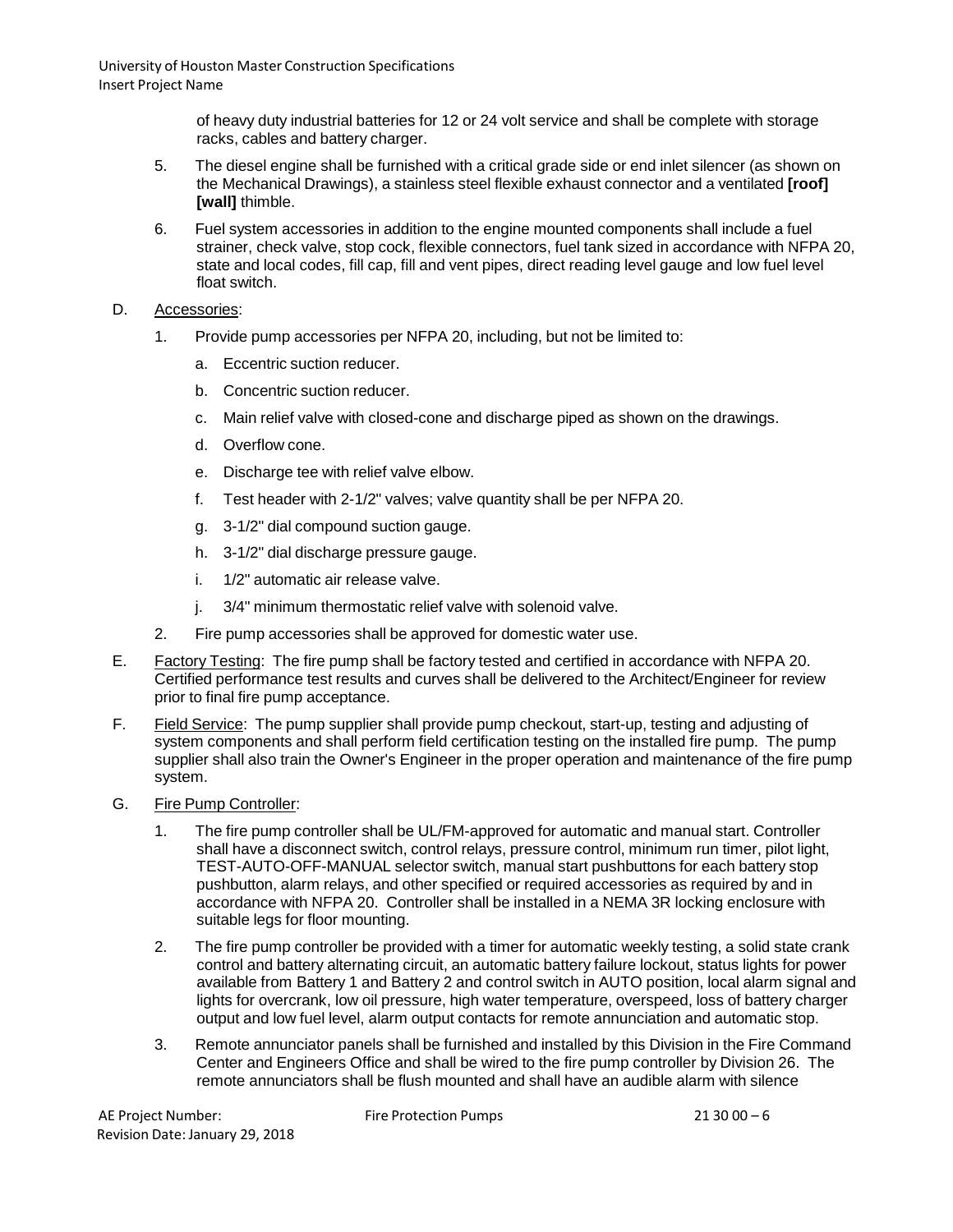pushbutton and indicator lights for "Fire Pump Running", "System Failure", "Control Switch in Manual or Off Position" and "Battery Failure". **[The remote alarms shall also have alarm output contacts for monitoring of fire pump trouble and run alarms by the Fire Alarm System specified under Division 26.] [and the Building Control and Automation System specified [in Section 23 06 00, "Building Controls",] [under Division 23].]**

- 4. The fire pump controller control switches and indicators shall have engraved identifying nameplates.
- 5. Fire pump controller shall be fully factory wired and tested.

### 2.3 JOCKEY PUMP:

- A. General: Provide a complete and operational electric driven fire jockey pump and jockey pump controller as specified herein and as scheduled and as shown on the Drawings.
- B. Pump:
	- 1. The jockey pump shall be bronze fitted, horizontal regenerative, turbine vane type with cast iron casing, bronze impeller, stainless steel shaft, mechanical seals, grease lubricated ball-bearings and a relief valve. Jockey pump capacities shall be as scheduled on the Drawings. Pumps, casings, flanges, and mechanical seals shall be rated for operation with the working pressures scheduled.
	- 2. The jockey pump shall be mounted on a fabricated **[cast iron] [steel]** drip lip base and shall be **[close-coupled] [flexible coupled]** to an **[energy efficient, high efficiency]** open dripproof motor. Motor electrical characteristics and capacity shall be as scheduled or listed on the drawings. Refer to Section 23 04 00 for additional motor requirements.
- C. Relief Valve: Provide the fire jockey pump with a factory-mounted bypass relief valve complete with piping. Set relief valve to relieve at a pressure of 25 psig above design total dynamic head to prevent motor overload and system damage.
- D. Controller: The jockey pump controller shall contain a FVNR magnetic starter with 3-phase overload protection, fused disconnect, control power transformer, H-O-A selector switch and an adjustable mercury-in-tube pressure control all housed in a NEMA 1 enclosure with door mounted disconnect handle.
- E. Field Service: The pump supplier shall provide pump checkout, start-up, testing and adjusting of system components and shall perform field certification testing on the installed jockey pump. The pump supplier shall also train the Owner's Engineer in the proper operation and maintenance of the jockey pump system. Refer to Section 23 05 93 for additional requirements.

# **PART 3 - EXECUTION**

### 3.1 INSPECTION:

- A. General: Installer shall examine conditions under which pumps are to be installed and notify Contractor in writing of conditions detrimental to proper and timely completion of the Work. Do not proceed with the Work until unsatisfactory conditions have been corrected in a manner acceptable to Installer.
- 3.2 TYPICAL INSTALLATION OF PUMPS:
	- A. General: Install pumps where shown, in accordance with manufacturer's written instructions and recognized industry practices to ensure that pumps comply with requirements and serve intended purposes. Comply with NEMA standards and requirements of NEC. Fire and fire jockey pumps shall be installed in accordance with NFPA 20 and the manufacturer's UL-listed installation instructions.
	- B. Base-mounted Pumps: Pumps shall be leveled, bolted, and grouted to pump bases. Piping shall be arranged so pump cases are not subjected to any piping forces. Contractor shall check for proper angular and concentric alignment of pumps and motors and shall get Engineer's approval of this alignment before pumps are operated.

Fire Protection Pumps 21 30 00 – 7